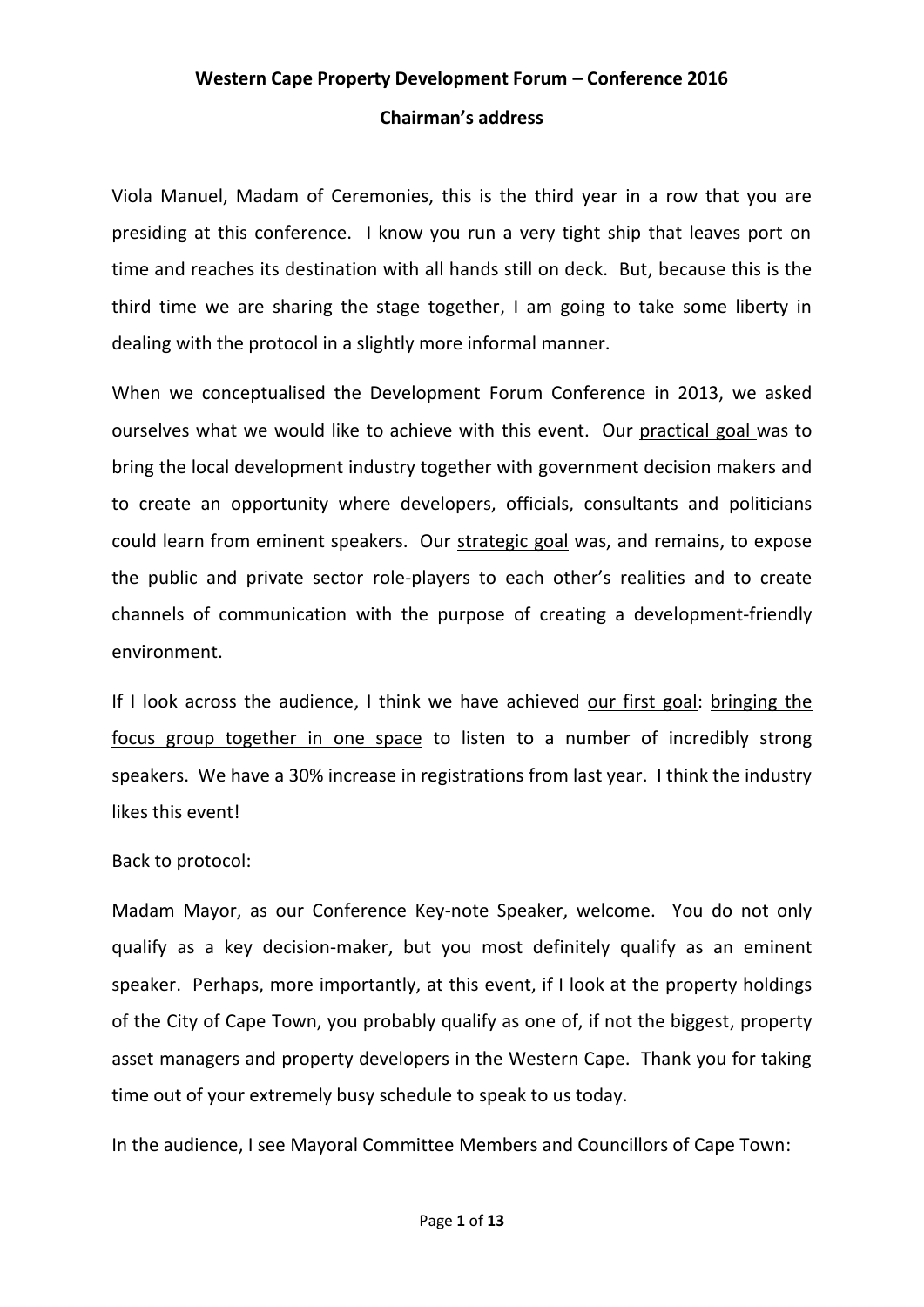Cllr van der Merwe: Energy, Environment and Spatial Planning, who chairs an ongoing work-group with the WCPDF, and Cllr Gareth Bloor, responsible for Economic Development amongst other things.

And for the first time this year, Councillor Wayne Craig from Bitou Municipality.

I see Piet van Zyl, the HOD of the Department of Environmental Affairs and Development Planning who has overseen a cultural change in that Department

And Japie Hugo, the Cape Town Executive Director for Energy Environment and Spatial Planning.

I also see a number of provincial and municipal officials from various municipalities.

The Forum stands in association with a number of professional and industry bodies. I am not going to read all of the eight association names – I do, however, see SAPOA's regional councillor, Refquah Ho-Yee, in the audience.

There are a number of developers present, some representing listed property funds and some investing their own money in the industry.

If I look at the list of consultants who are in attendance, it is clear that this event has become a true learning and networking event in the annual property calendar!

I would like to give credit to three professional institutes that see value in the conference and which have accredited the event with CPD Points. These are:

- Association of South African Quantity Surveyors
- Cape Institute for Architecture
- South African Council for the Project and Construction Management Professions

I am aware that IMESA is also looking at accrediting the event – let's hold thumbs.

Madam of Ceremonies, Madam Mayor, I think you would both agree that we have achieved our first goal: bringing together the industry to learn from incredibly strong speakers. To the speakers over the next two days and to our two MC's, Viola Manuel and Rod McPhail, thank you for sharing your knowledge and wisdom.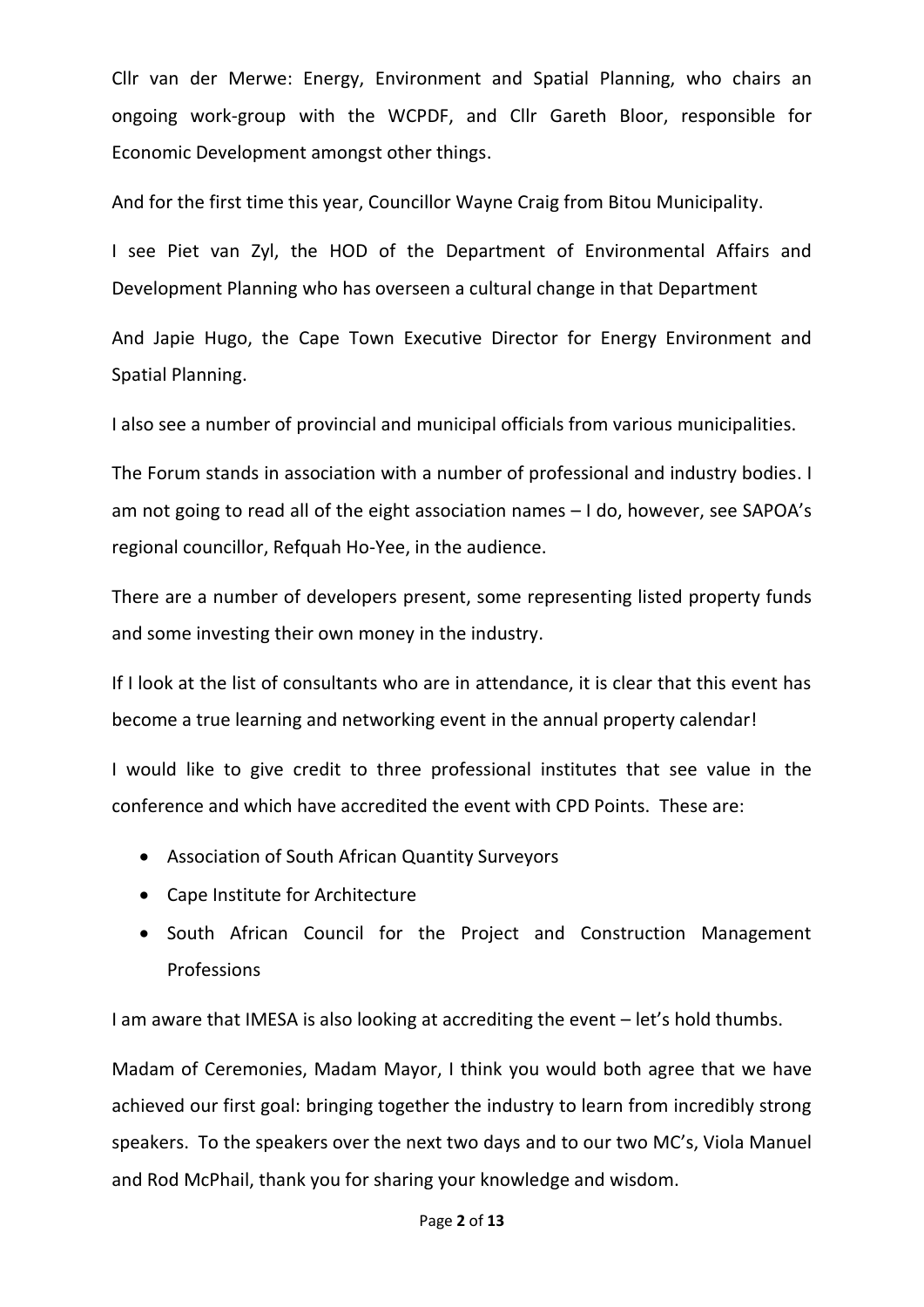On the speaker list, I wish to acknowledge Mr Dave Daniels, our keynote speaker of tomorrow, who is by now the most experienced planning tribunal chairman in the country, and Professors Brian Kantor and Francois Veruli, who by now should qualify for naming rights to this event – I think it is three in a row for both of you?

An event like this would not be possible without sponsors and organisers. To Vodacom, thank you for coming to the party with your corporate sponsorship, and illustrating how important data provision has become in the property development industry.

To Peter Aspinall and his team from SBS Conferences, thank you for helping to make this event a success, once again!

To the conference committee, Alwyn, Jedd, Rod, Dacre and Charmaine, thank you very much for all your time and effort that you have invested in putting this event together.

And to the rest of the Management Committee that slog away at the thankless task – I appreciate the time and effort that you are investing in the Forum.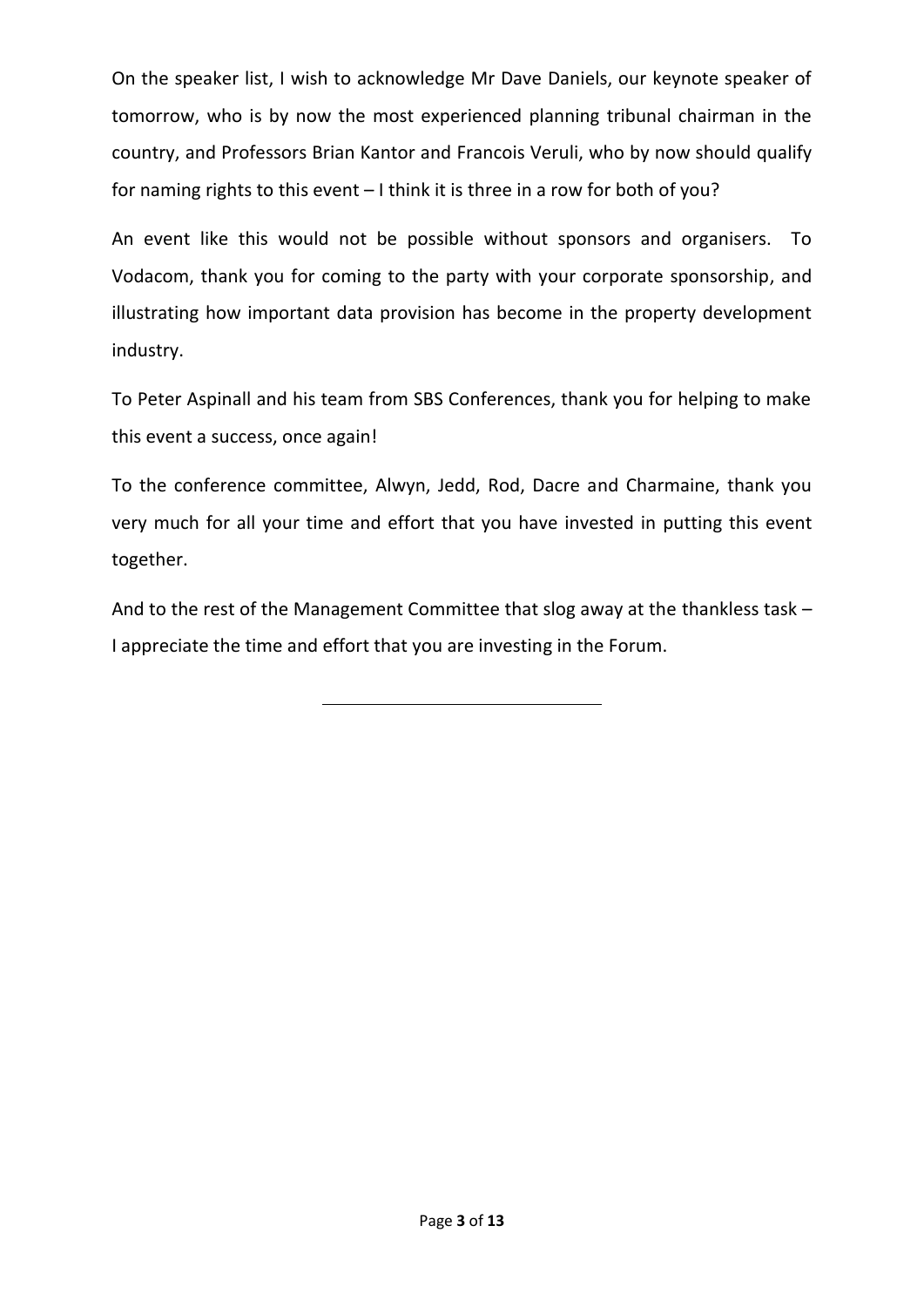In preparing my presentation, I re-read both the Mayor's and my speeches from last year. I think it is important to refer to and comment on some of the things that were said:

Madam Mayor, last year you mentioned the City's focus on data provision. I must say that it has been wonderful to see trenching throughout the City and optic fibre being installed. Hopefully some of these data cables will extend to all of your planning offices very soon.

You spoke about City's focus on energy and the need to not be dependent upon Eskom. Tomorrow we will hear from one of the presenters on what this means for the industry and what the City is already doing in this regard.

You mentioned the need for Cape Town to be competitive and, once again this year, Cape Town has come out tops in recent ratings.

You spoke about the DAMS system (Development Application Management System) and the impact that this would have on development applications. I will refer to DAMS later in my presentation.

And, finally, you told us about your instructions to officials to help, facilitate and work with partners in facilitating economic growth. I do believe that this message has been taken seriously in some quarters. There are, unfortunately, some that should hear the message again.

In my response, last year, I referred to the miracle of development in spite of the multitude of statutory, technical, financial and market-related limitations and forces that play out on property development. I challenged you to wave at construction workers because what they were busy with, was, in fact, a miracle in itself. I hope you are still waving at them when you pass by.

I spoke about the precautionary approach that has become endemic amongst officials.

I reflected on the danger of doing business in an over-regulated environment.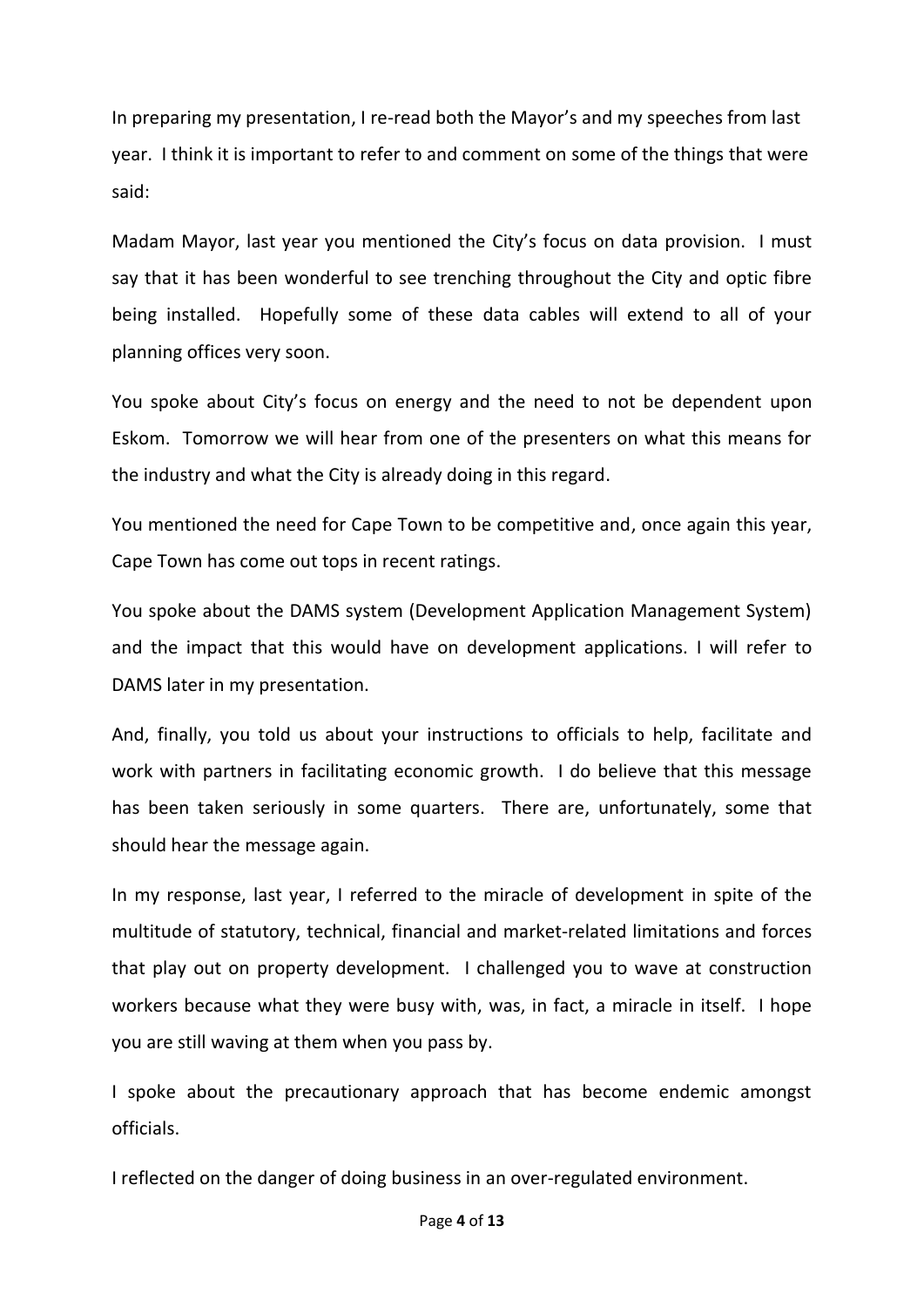The one theme that we both recognised at last year's event, was that the development environment would never be the same again due to fundamental legislative changes as informed by our constitution. Local authorities had, once and for all, been mandated to fully manage land-use planning process.

We both looked forward to the new planning tribunal system. Tomorrow we will have the privilege of hearing feedback from David Daniels, the chairman of the first municipal planning tribunal under the new planning legislation, another first for Cape Town.

Lastly, we both dreamt of a culture of delivery being endemic at provincial and local government levels in the Western Cape. I think we are both still dreaming this thought.

And so, this year, we continue chipping away at the block, so to speak.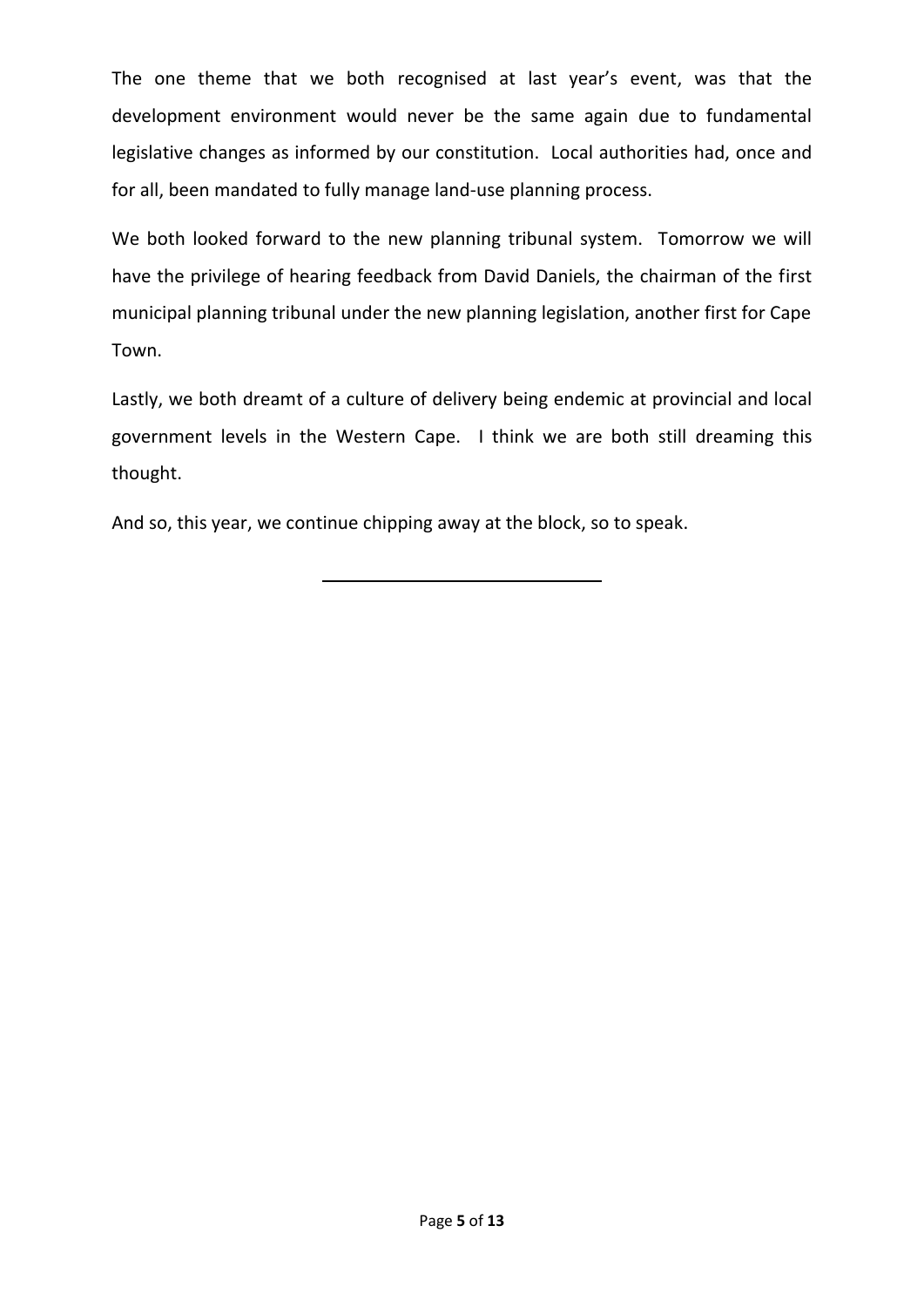Today, Madam Mayor, I would like to report back on what the Development Forum has been up to in the last year. Probably the most valuable investment from the members of our Management Committee has been the many voluntary hours spent in undertaking a spot survey of 'front-of-mind uses' within our membership. This entailed one-on-one interviews, drafting of comments, followed up with questions and reporting back to the Management Committee. One of our members, Andy Miles, who will be participating in this afternoon's panel discussion, brought his vast business management consulting experience to the table and collated the findings. Today, I would like to highlight some of our findings:

#### **DEVELOPMENT APPLICATION MANAGEMENT SYSTEM (DAMS)**

The initiation of the electronic management system for the processing of land use and building plan applications can be celebrated as another first for the City. But, as you know, the system itself and the process of introducing this system have not been without difficulty! We have spoken about the frustrations experienced by the conveyancing industry. The Forum has received numerous complaints about memory sticks being lost and having to revert to paper applications.

Madam Mayor, the topic of DAMS will be dealt with in detail in this afternoon's panel discussion. What I would like to point out this morning, is that the Forum has spent many hours with some of your senior officials looking at the system and analysing problems being experienced. Your Finance Department has been looking at the rates clearance process with the Law Society and vast improvements have already taken place.

Although it is premature to report in detail, and without stealing the thunder of this afternoon's panel discussion, I can already mention some of our findings:

- DAMS is a City Managerial System. It is not a Planning Department System
- $\triangleright$  The system can only work if there is multi-departmental buy-in from all departments in the City. Yes, the system is managed by the Planners, but nearly every department in the City is required to work with the system.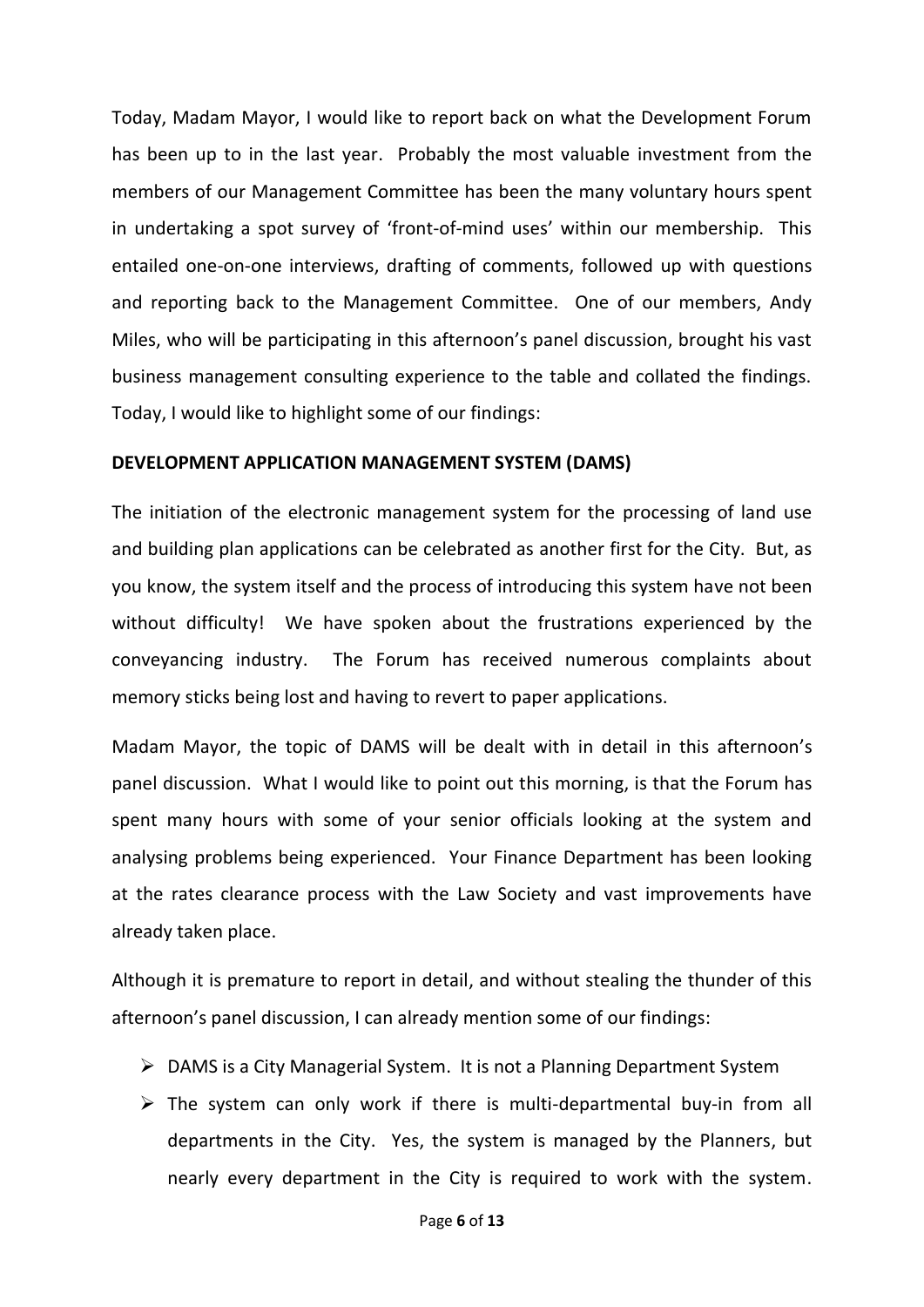Therefore each department in the City must work with DAMS as if they owned it themselves.

- $\triangleright$  And if every department is required to work with DAMS, the questions we are asking are the following:
	- o Are all departments trained adequately to work with the system?
	- o Are these sister departments adequately resourced to work with the system?
	- o And, most importantly, who is measuring each Department's performance in context of DAMS?

I can inform the delegates today that the Forum and the City have set up a work group to look at DAMS in great detail.

Madam Mayor, I would like to ask today for your personal endorsement of this work group and to ensure that the findings of the work group, when available, be given serious attention so that the proposed actions be implemented, irrespective of the resources required to optimise the management system. We believe that the basis for a great system already exists. It just needs to be used properly by everybody, including the private sector.

## **VIRTUAL BUDGETS OF DEPARTMENTS**

Madam Mayor, something that is not unique to the City of Cape Town, is what I like to call, the 'Virtual Budgets' of government departments. This system exists at Province and it also exists at the other municipalities in the Western Cape.

As you know, every government department gets allocated its share of an overarching budget. (And every department will always complain that it does not get enough!) Each budget allocation is monitored through formal processes and, in the Western Cape, this is done extremely thoroughly. But what is **not** being measured, is what I term, the 'virtual budget'.

The 'virtual budget' that I am referring to, is the money being spent on behalf of government that never passes through government books! Let me explain: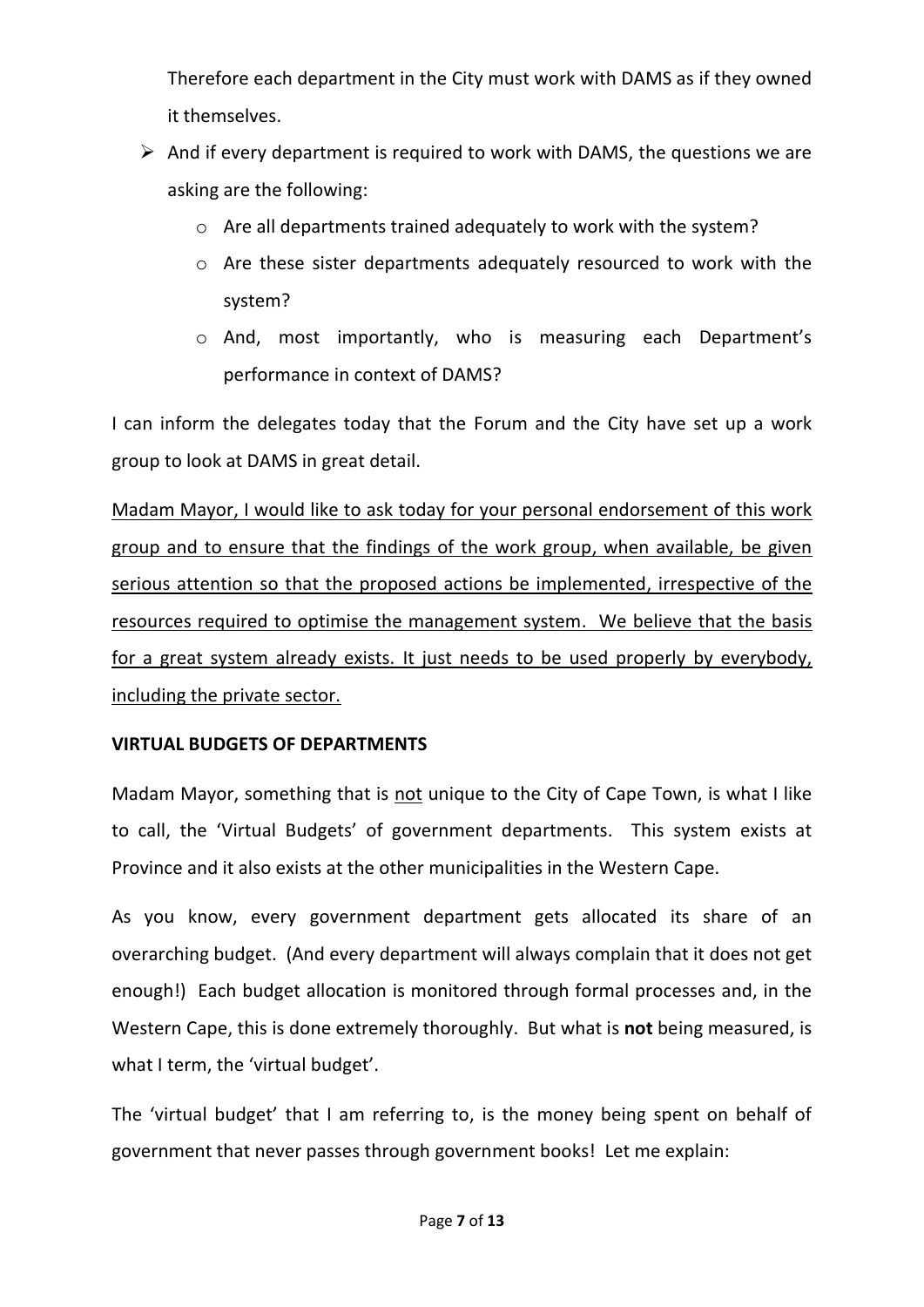- $\triangleright$  Through the process of statutory applications, the approving authority has the opportunity of giving authorisations subject to conditions.
- $\triangleright$  These conditions more often than not require further capital investments by the applicant. In principle there is nothing wrong with this. There should be an opportunity cost associated with the granting of development rights.
- $\triangleright$  But where these conditions result in technical requirements and standards that even the Municipality or Province cannot adhere to themselves, the playing field just becomes unfair, to put it plainly. Because a department does not wish to allocate money to maintenance, technical specification requires standards that are way too high. Bearing in mind that development costs are passed on to the end user, overtly high technical standards and resulting costs are really just another tax on the end user, the consumer.

Madam Mayor, if any municipality wishes to grow its revenue through rates, the cost of doing business in that municipality requires serious discussion.

It is time to talk about the technical standards that the private sector is expected to adhere to. At this point I must bemoan the fact that The Forum has attempted to set up a similar workgroup to the DAMS group with the City, but we have, unfortunately, not had any success yet!

I am, however, happy to report that, when it comes to planning related conditions, the City has drafted a handbook of conditions that must be referenced when placing conditions on an application. I would like to congratulate Japie Hugo and his team for initiating this Standard Operating Procedure. The challenge is now to the development industry to study this SOP and for planners to pro-actively identify the conditions that are relevant to an application.

### **DEVELOPMENT LEVIES**

And whilst I am talking about conditions of approval, I would like to raise the topic of Development Charges. (I must say that there is some honesty in the term, it is a charge. In the past it was softened to Development Contributions!)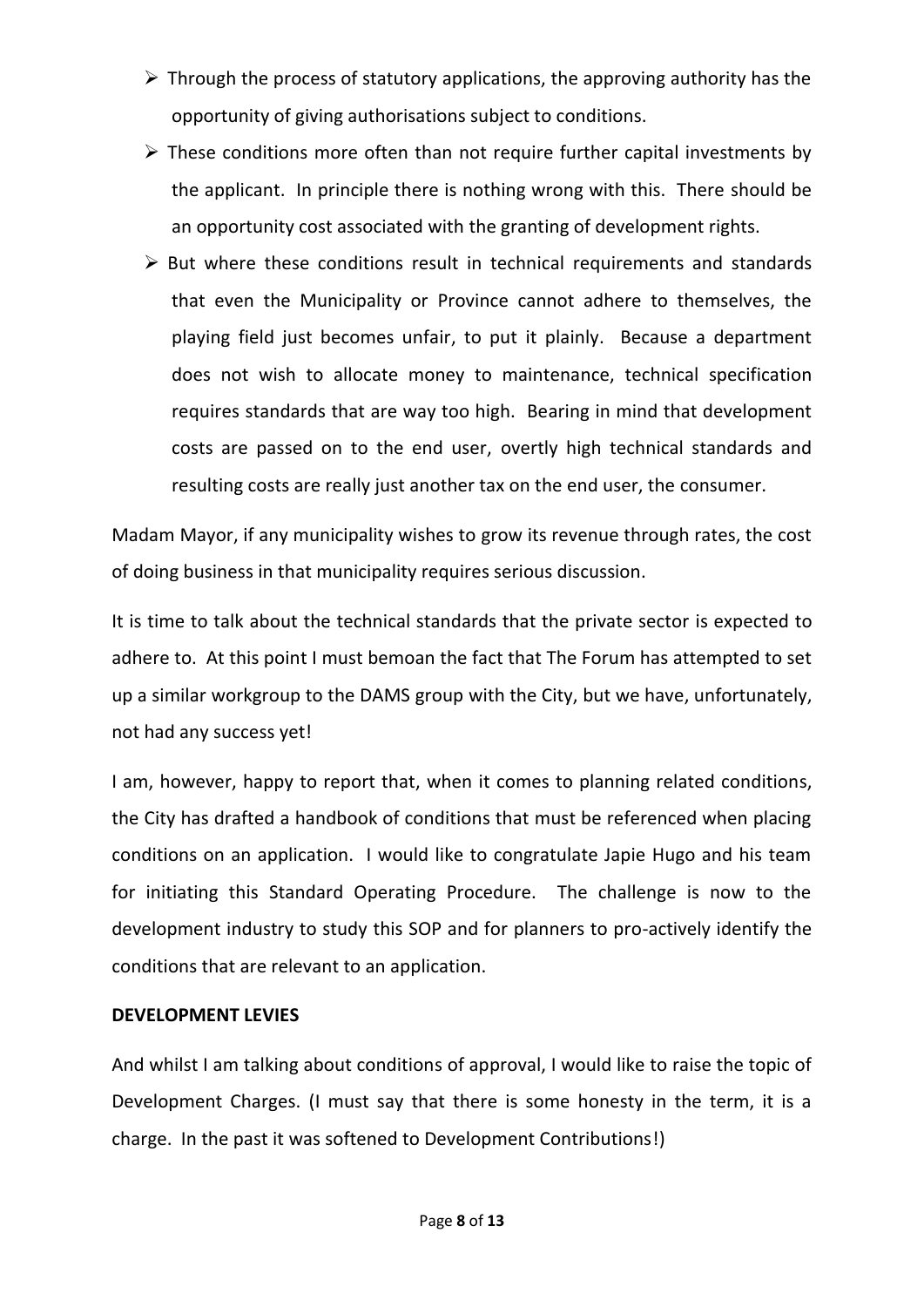Madam Mayor, the 'one size fits all model' that the City has implemented, is a good and transparent system. But what we are missing is a fast-track process by which the City can waive Development Charges. The Forum would like to put on the table the fact that the cost of developing in the poorer and disadvantaged areas is undermining investment in those areas that require it the most!

As it stands, once Development Charges are specified as conditions of approval, the process needs to back-track all the way so as to change the specific condition. This takes time and is not always practical. Can we please look at ways of facilitating development in poor areas, where rentals and sales values cannot sustain the costs of Development Charges? The industry needs a process whereby this issue can be dealt with on a case-by-case basis.

### **PROCESS OF CONCEPTUALISATION OF NEW LEGISLATION AND POLICIES**

Madam Mayor, the Western Cape Department of Environmental Affairs and Development Planning is currently compiling a number of articles in book-form on the recent changes in the planning legislation arena. I was asked to submit an article which, I am not sure, will necessarily make the cut – we'll wait and see!

The view that I expressed in my article was that we need to seriously think about how we conceptualise and draft new legislation and policies. The Forum's experience with the drafters of the Land Use Act (Province) was one of absolute transparency and open debate. The industry was not confronted with *de facto*  conclusions. Our comments were taken extremely seriously and we could see substantial changes in the final product.

The challenge that I would like to put on the table today to all spheres of government is the following:

- $\triangleright$  Before you start drafting new legislation or policies, please talk to the relevant industry about the concept, about what you want to achieve and why.
- $\triangleright$  And once you have a draft, please do dry-runs with industry role players on the practical implications of the legislation or policy. The public has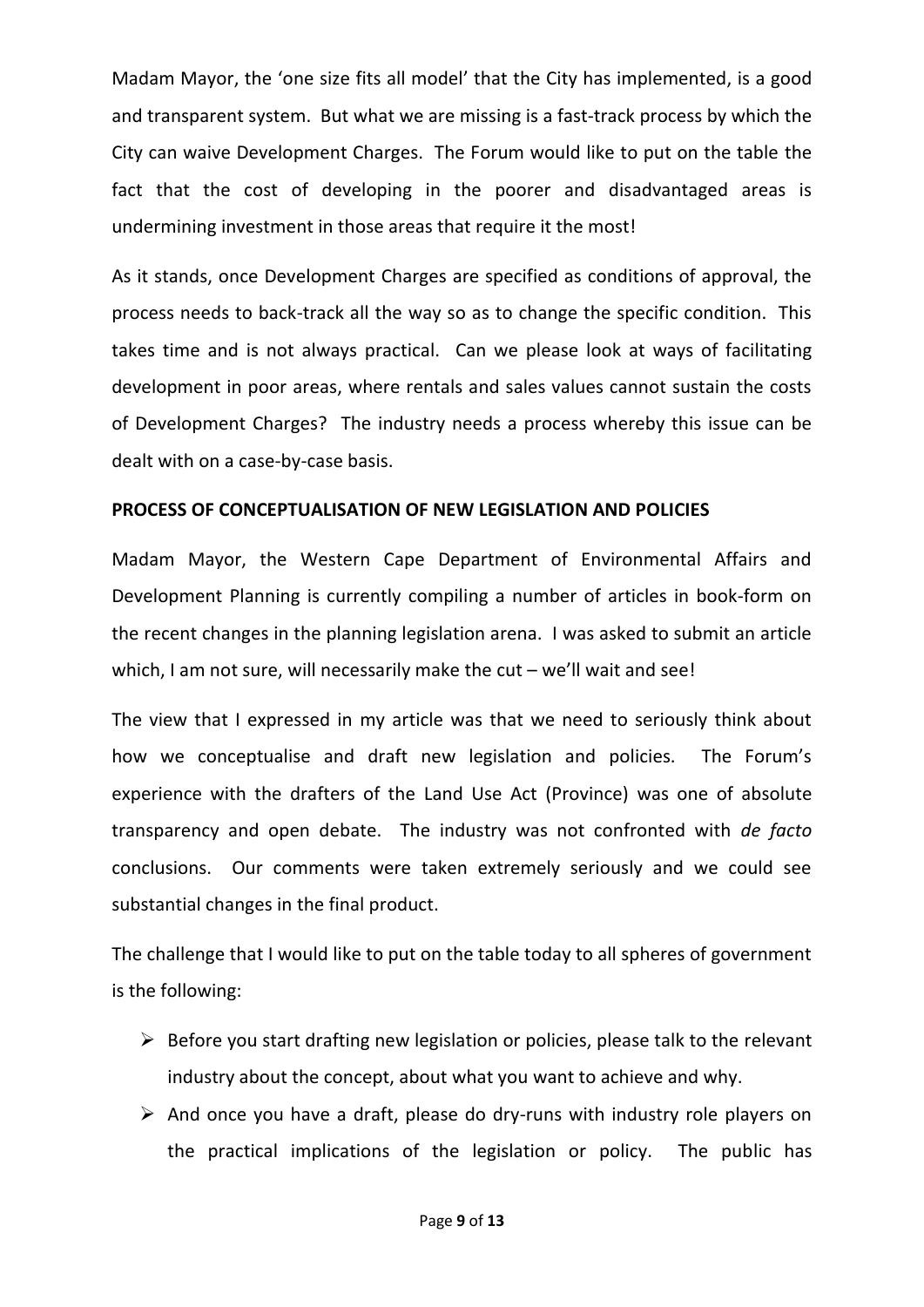participation fatigue. But what we found, when we did the one-on-one member visits, is that people are more than willing to give time and honest response when there is 'face time'. (If you ask them to comment via an advertisement in the papers, please don't expect much of a response!)

 $\triangleright$  And the challenge to politicians: please refuse to approve or promulgate legislation and policies which the drafters cannot prove to you have been tested with the relevant industry. And most importantly, if the product has not gone through proper testing with industry at concept and draft stages, please send it back to the drafting table.

#### **ROLE OF PORTFOLIO AND OTHER OVERSIGHT COMMITTEES**

This leads me to the role of portfolio and oversight committees. At national level we have a tradition of portfolio committees interrogating ministers, officials and industry role players in Parliament. Granted that some of these events appear to be scripted at times and, unfortunately, majority vote is sometimes used to silence fair comment. At least our press still covers the total debate and not just the conclusions reached by these bodies.

This brings me to local authorities and the role of oversight committees in municipal management.

I have already referred to DAMS and the fact that all departments in the City need to buy-in to this management system. The question is whether each Departmental Portfolio Committee in the City of Cape Town is ensuring that the respective Department is working with the system and resourcing its obligation sufficiently. Should, for example, the Roads and Storm Water Portfolio Committee not be as interested in the number of comments and departmental issues on land use applications and, as importantly, the time it takes in commenting on land use applications? Surely, its income as a department, is as dependent on the growth in the rates bill of the City as any other department in the City! And should the Spatial Planning Portfolio Committee not receive reports, not only on building plans passed, but on the number of land use applications in the system, and the number of times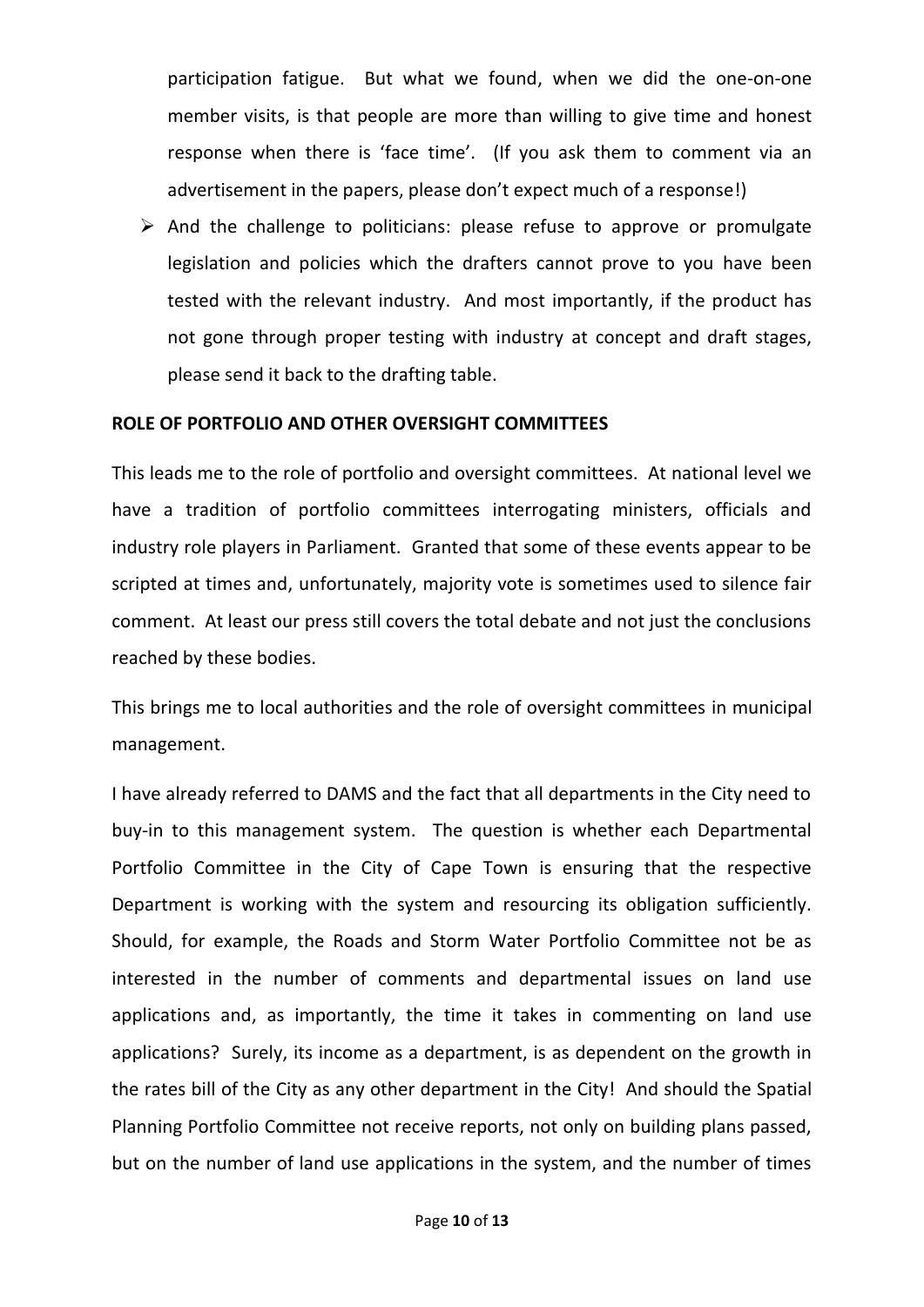that the "time re-set button" has been pushed on the DAMS system by officials asking for additional information on DAY 29? Is the processing then truly 95% efficient?

Property development is about bringing together a multi-disciplinary group of specialists, both on the side of the applicant, as well as on the part of the assessing authority. The end result in property development should lead to investment, job creation, and ultimately, growth in municipal income through sale of utilities and property rates. Yet it does not seem that we have figured out a way of measuring the multi-disciplinary performance. It is time that each oversight structure starts to interrogate its specific discipline with an eye on the bigger picture – the growth of the City's economy and rates base.

The question, Madam Mayor, to the City, as to any other tier of government, is: are we asking the correct insightful questions when we monitor at Portfolio Committee level? Perhaps it is time for industry to sit down with the various Chairmen of these committees and look at the questions being asked! The Forum will gladly participate in such a process.

#### **CLIENT SURVEYS**

I have referred to the multi-disciplinary nature of property development. I have also spoken about the membership survey that the Forum undertook and the appreciation of members because someone took the time to speak to them face to face. For the purpose of discussion, I would like to refer to these interviews as Client Surveys. Forum Management Committee members, who work in and understand the development environment, spoke to people risking time and money in the same industry. This was not a case of some statistical orientated survey company, which knows nothing about property development, undertaking a survey! It was a case of people in the know speaking to people in the trenches!

I would like to put down another challenge to all Government departments in the Western Cape, whether at provincial- or at municipal level. Please start to talk to your clients and find out whether they are happy with the service. Make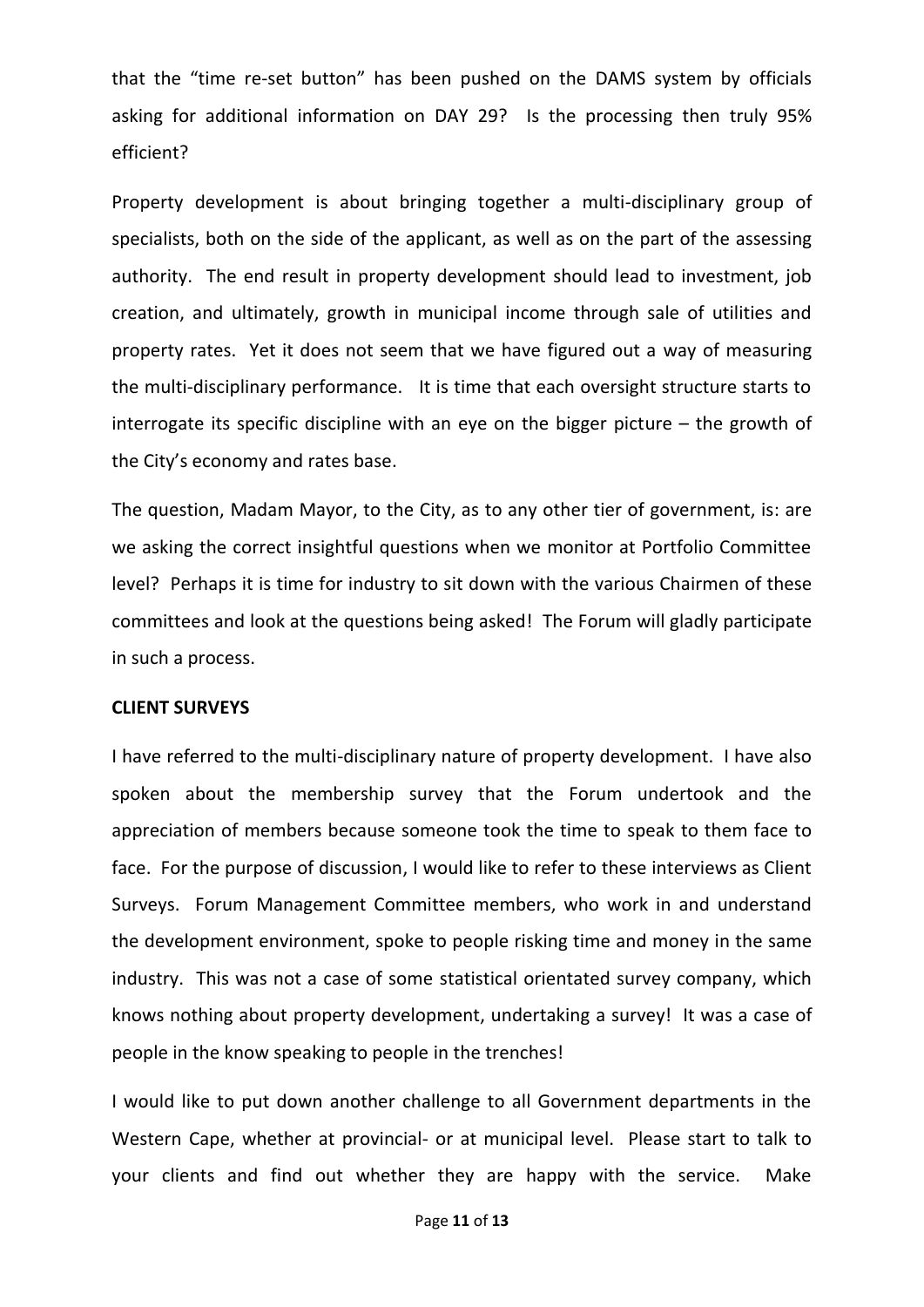appointments and send knowledgeable people, people who understand property development, to speak to the people that are investing in your province and in your municipality. (By the way, please include Province Public Works and City's Housing Department on the list of interviews. They are also property developers). You will hear the truth and you will get practical suggestions. And you don't even have to pay for your client's time! Would it not be a unique selling point of Province and the City if there were close-out interviews occurring on a regular basis? And would this not lead to even greater client loyalty?

I see John Peters from Province on the speakers' list. Perhaps we should think of Closure Interviews as part of the Province's Red Tape to Red Carpet project. And if you decide to do such interviews, please make sure that you do these interviews with Heritage applicants as well.

# **DEVELOPMENT IN THE REST OF THE WESTERN CAPE – LEARNING FROM EXPERIENCE**

Madam Mayor, what I find very exciting and stimulating about this discussion, is the fact that we are not debating from a low or a broken base. Cape Town, under your leadership, is already 'shooting out the lights' when compared to other South African cities! It is no secret that Cape Town is the darling of Treasury, very simply because the City does what it undertakes to do!

Cape Town is the dominant Municipality in the Western Cape. But there are other opportunities raising their heads in the province. The mere fact that Bitou and Stellenbosch Municipalities have sent representatives to this event is proof thereof.

Although this event is not about party politics, you do happen to be leader of the dominant party in the Western Cape. Therefore indulge me to say the following:

Thousands of job seekers arrive in the Western Cape every month. 40 to 60 affluent families are moving into Drakenstein Municipality every month. The Saldanha Bay Economic Development Zone is appearing on the horizon. Everything that we are